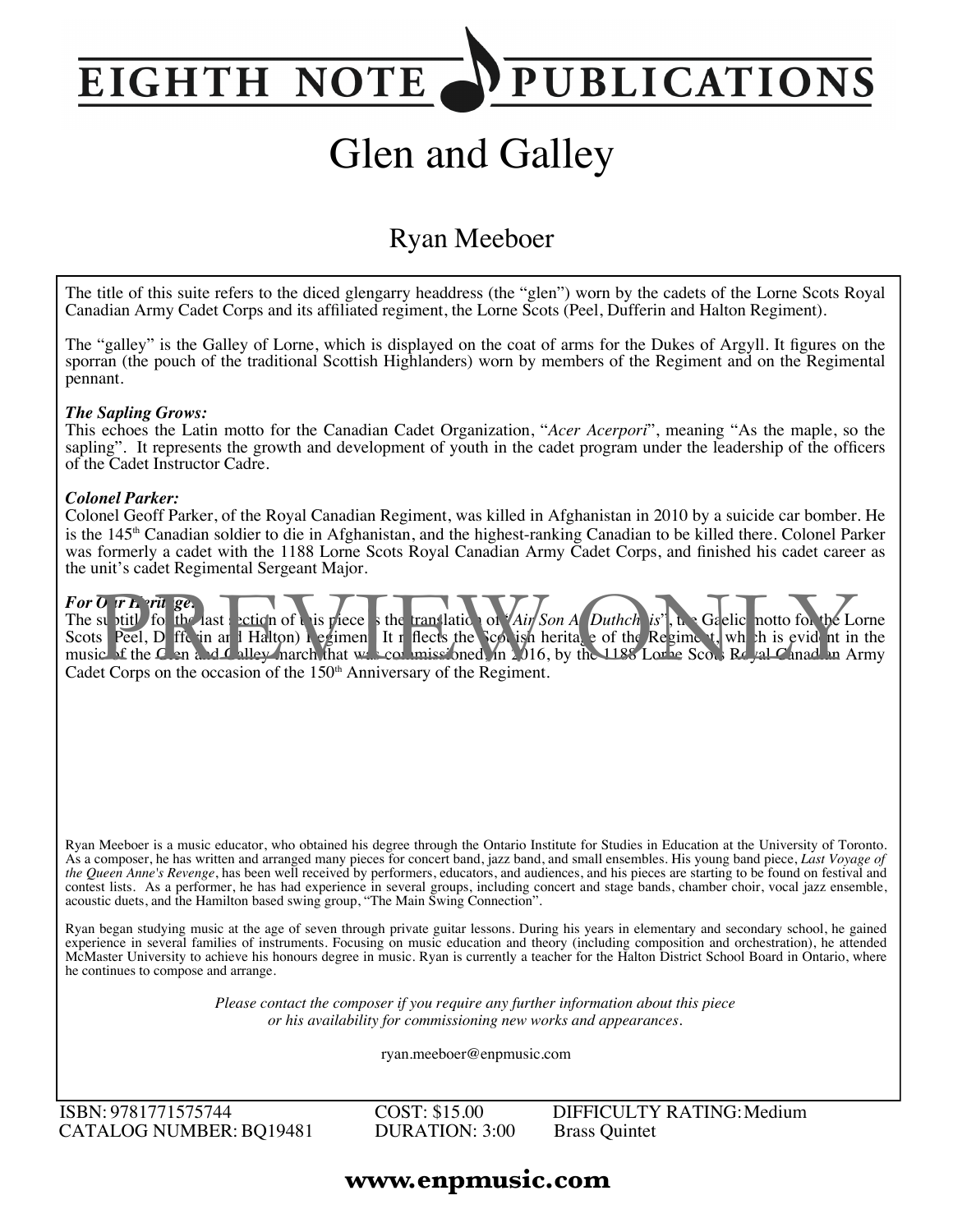### **GLEN AND GALLEY**



 $@2019 \textbf{ EIGHTH NOTE PUBLICATIONS}\\ \text{www.enpmusic.com}$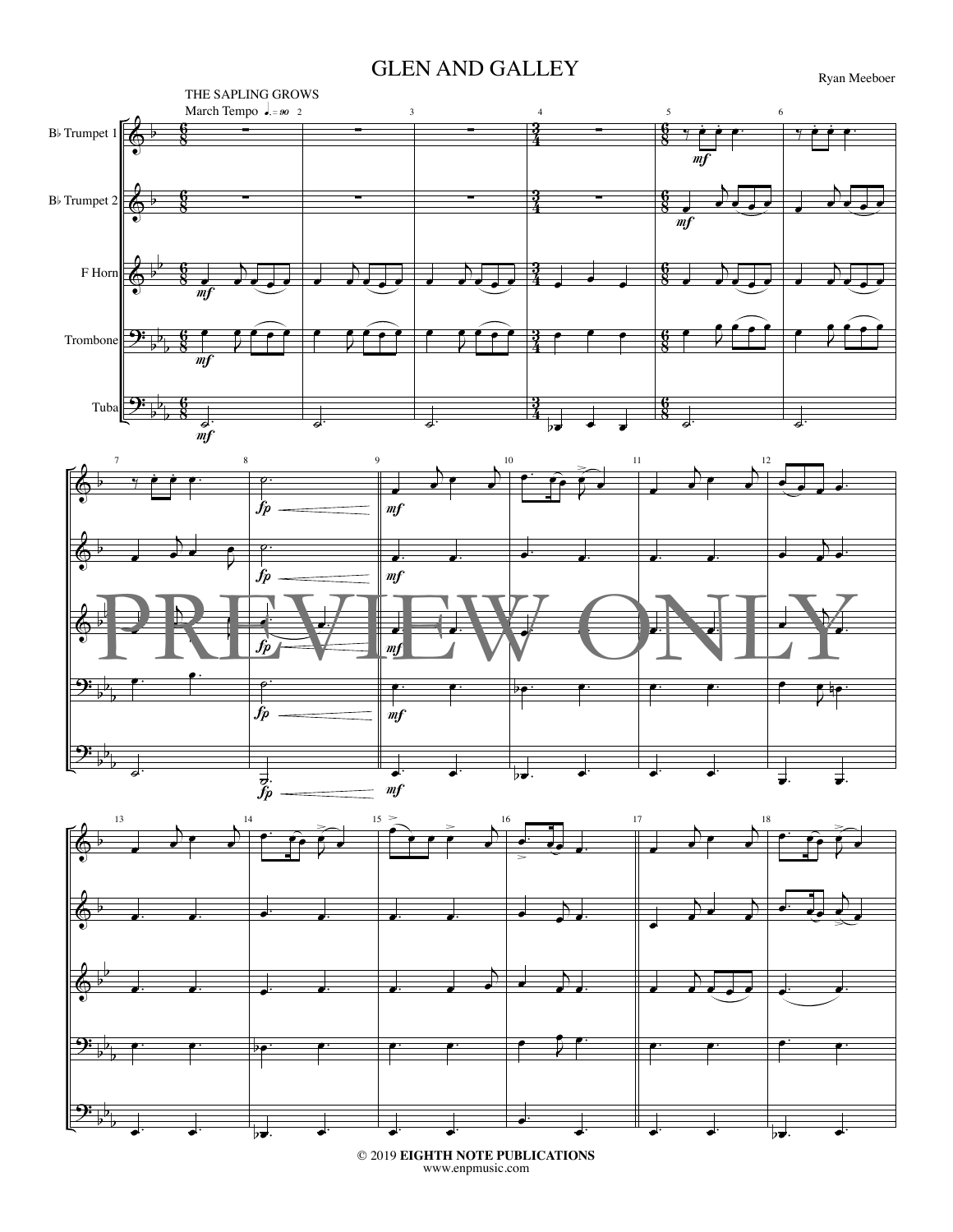



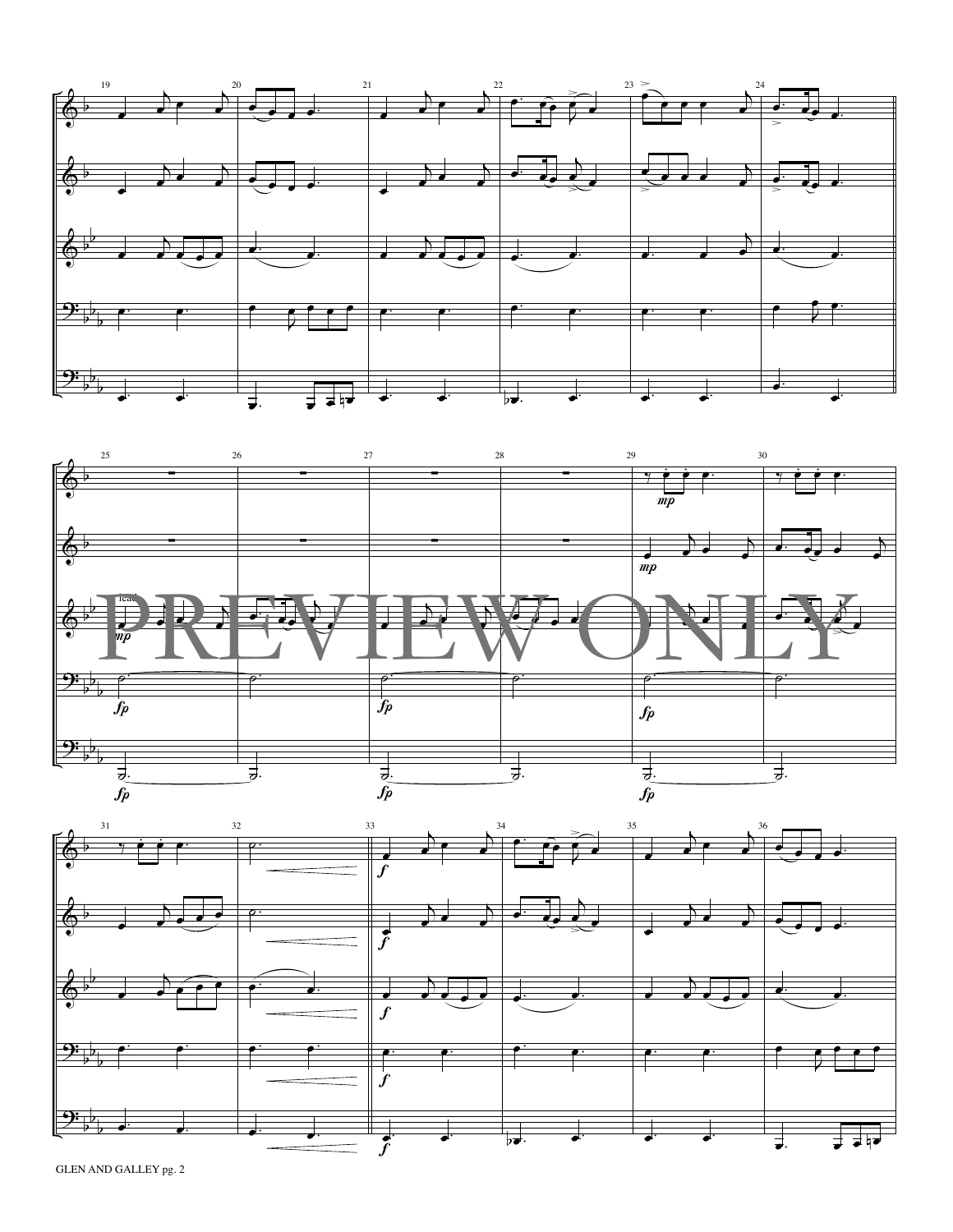



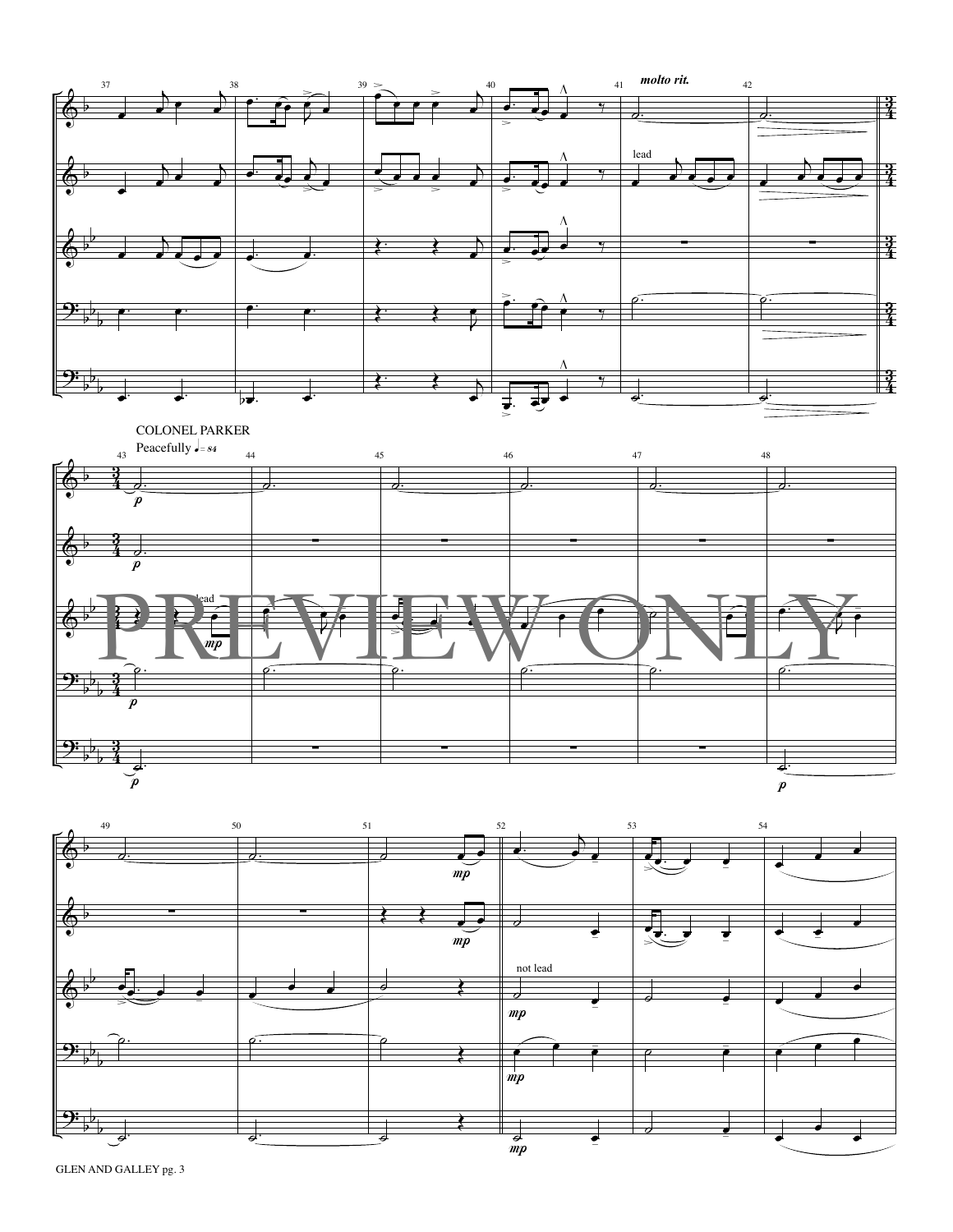



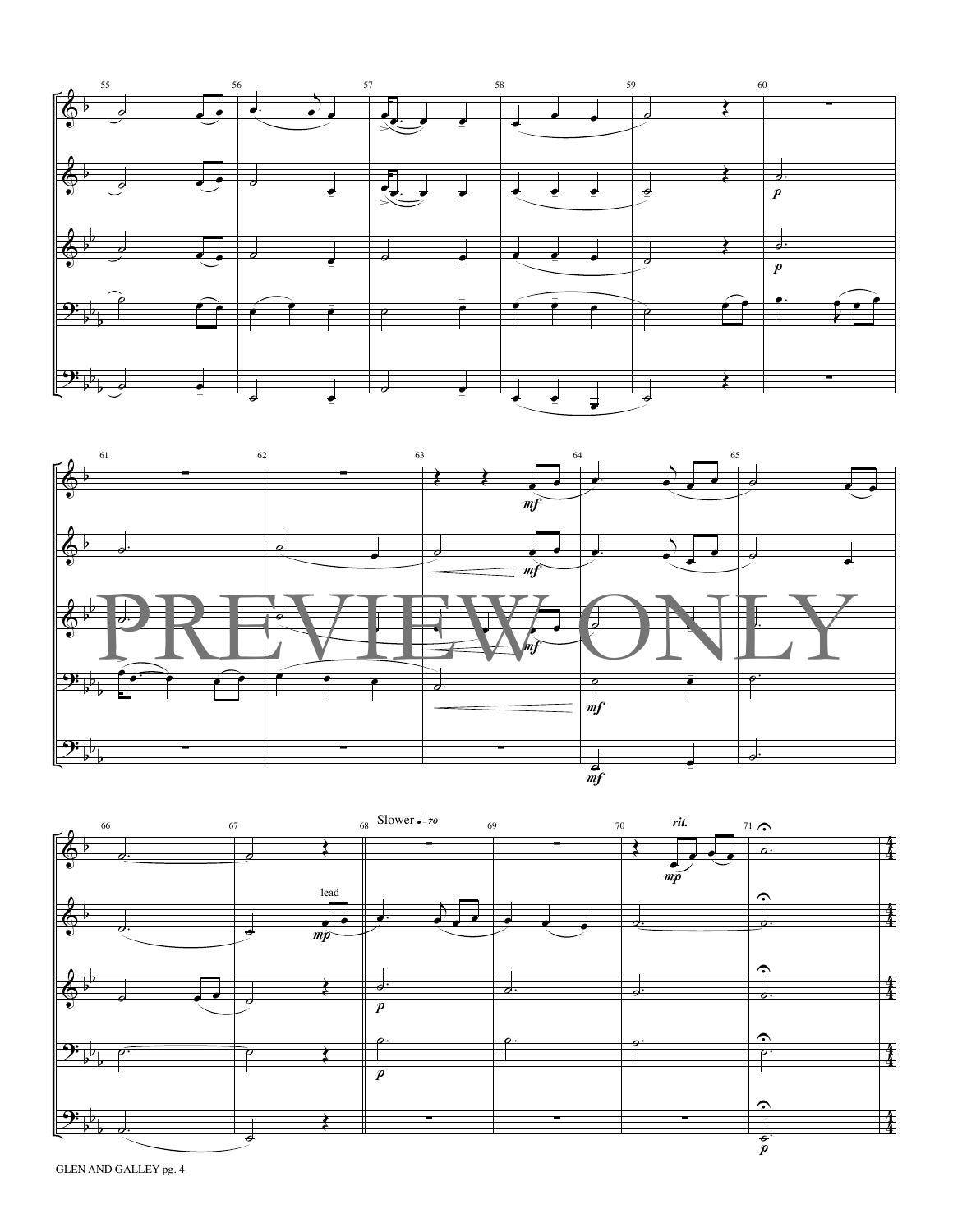

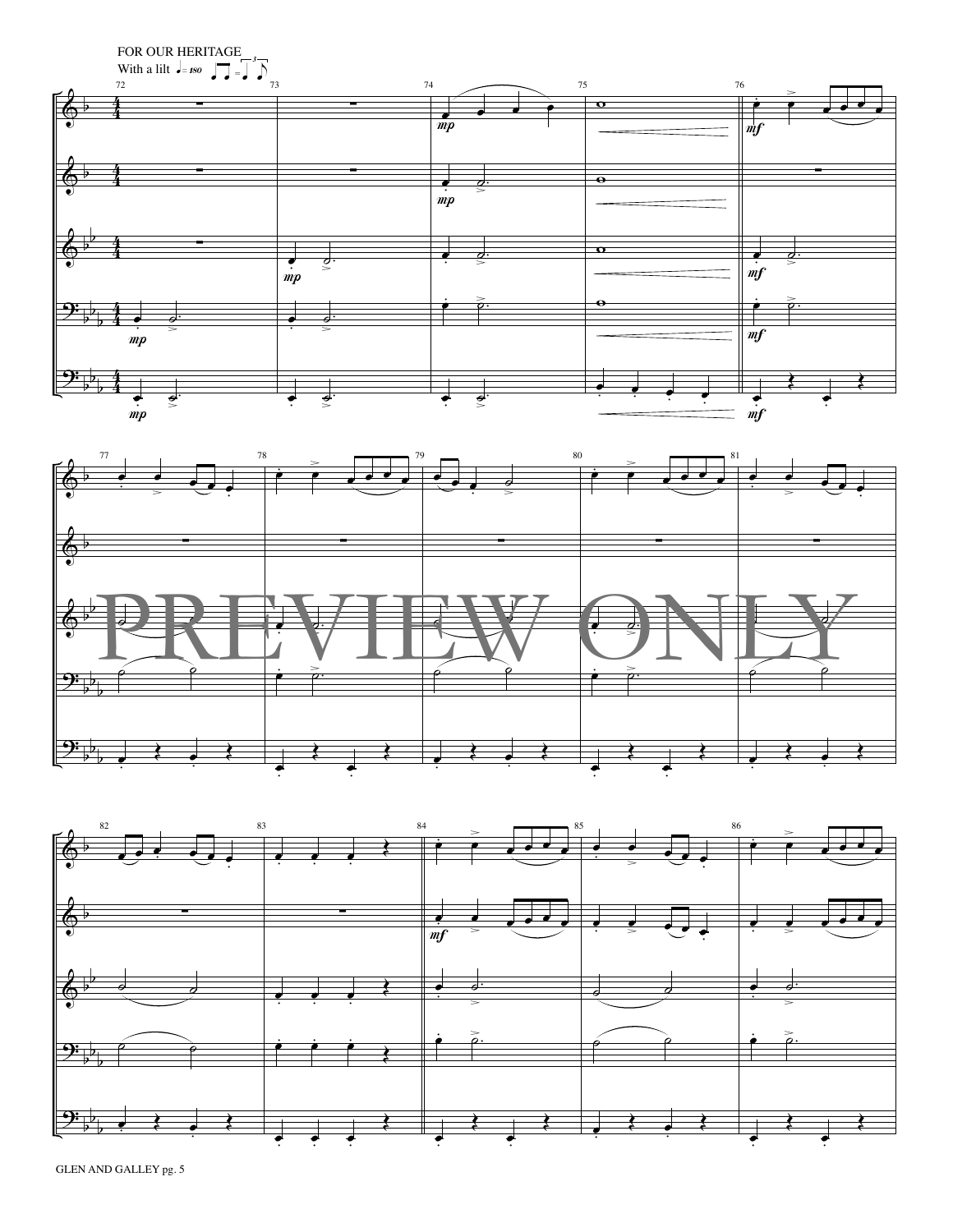